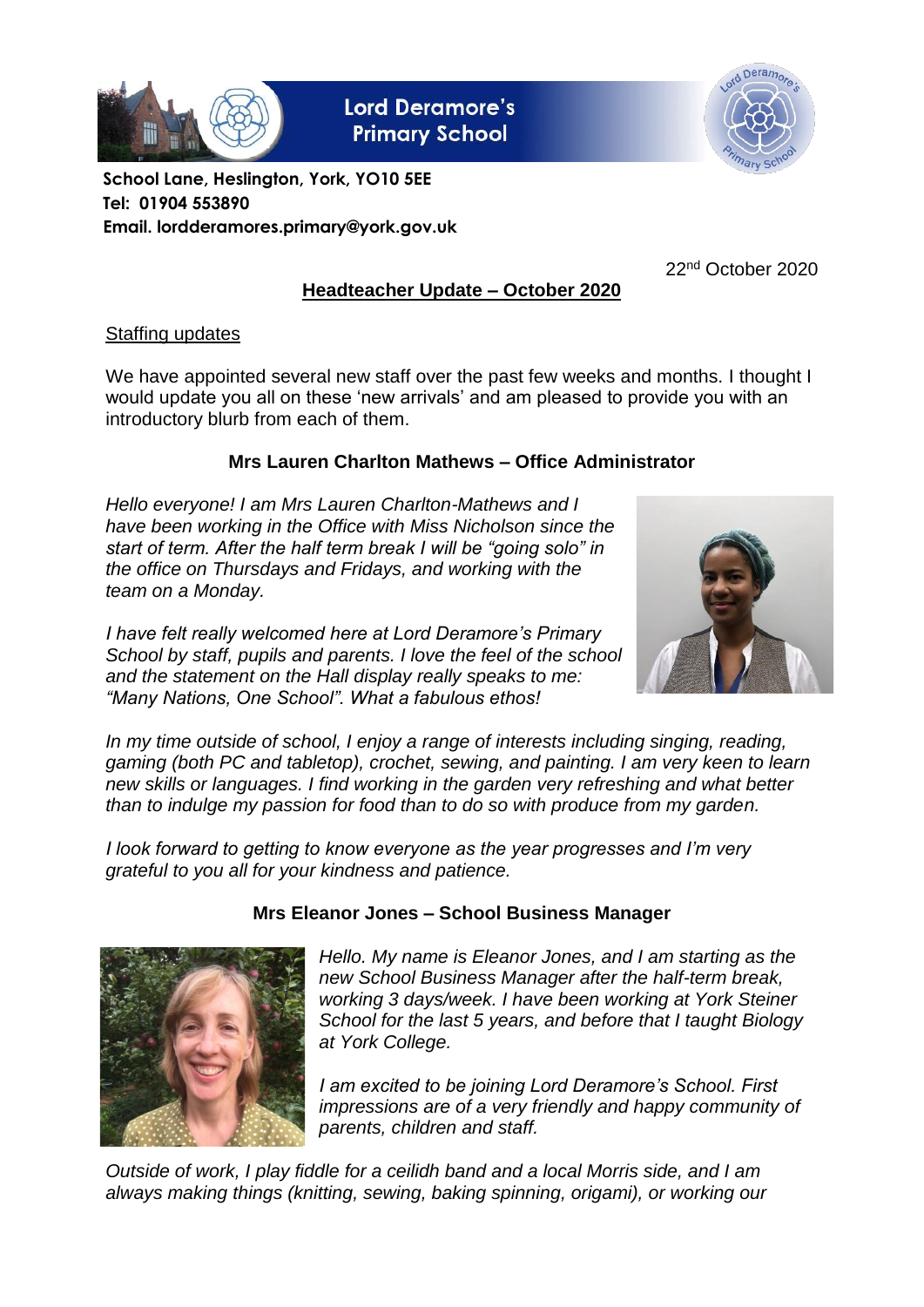*allotment, or walking our scruffy lurcher. My children are 15 and 16, and they are in Years 11 and 12.*

*Working in the back of the school office, I won't get to meet many of you that regularly, but I will try to get out and about once we are less restricted by Covid, so you can put a name to a face.*

## **Miss Lydia Harrison – Year 3 Class Teacher (from January 2021)**

In addition to our new office staff, I am pleased to finally let you know of our new Year 3 class teacher who will be joining us in January. Miss Harrison was appointed from an incredibly large field of 66 applicants. She is currently the Year 3/4 phase leader at St. Botolph's Primary in Knottingley near Leeds and has five years teaching experience, with a specialism in PE and sport. She will be teaching our Year 3 class full-time from January, coordinating PE across our school and also joining Mrs McCormack and Mrs Carr in leading English.

### *Hi everyone!*

*I have been teaching across Key Stage two for 5 years now and am very excited about starting my next chapter here at Lord Deramore's. I am passionate and enthusiastic about learning and love to instill curiosity and a love of learning with children I work with. Lord Deramore's is a very special place, even more so because I graduated here in Heslington at the University of York in 2013 before completing my teacher training. I am looking forward to becoming part of the community within Lord Deramore's and to get to know parents, staff and children well!*



## **Other staffing updates**

When Miss Harrison starts with us, our class structure from January 2021 will be as follows:

Early Years – Mrs Carr Y1 – Mrs Gulliver and Mrs Jones Y2 – Mrs McCormack and Mrs McKenna Y3 – Miss Harrison Y4 – Mr Sharpe Y5 – Mr Richards Y6 – Miss Smith

Our lovely Mrs Gulliver is currently off sick from school. She is making a steady recovery and we send her lots of best wishes and love from our entire school family. Mrs Jones has kindly been covering Year 1 on a full-time basis and this will most likely continue until Mrs Gulliver's return.

### School Dinners

I am pleased to inform you that our school caterers will be re-starting on-site food preparation and minimal hot options from after half term. Menu details will be sent out to you shortly.

### Covid-19

With the exception of our recent Early Years class closure, we have managed to survive a rather turbulent and difficult half term without many unforeseen issues. The children have been absolutely amazing and it has been an absolute joy to see them all